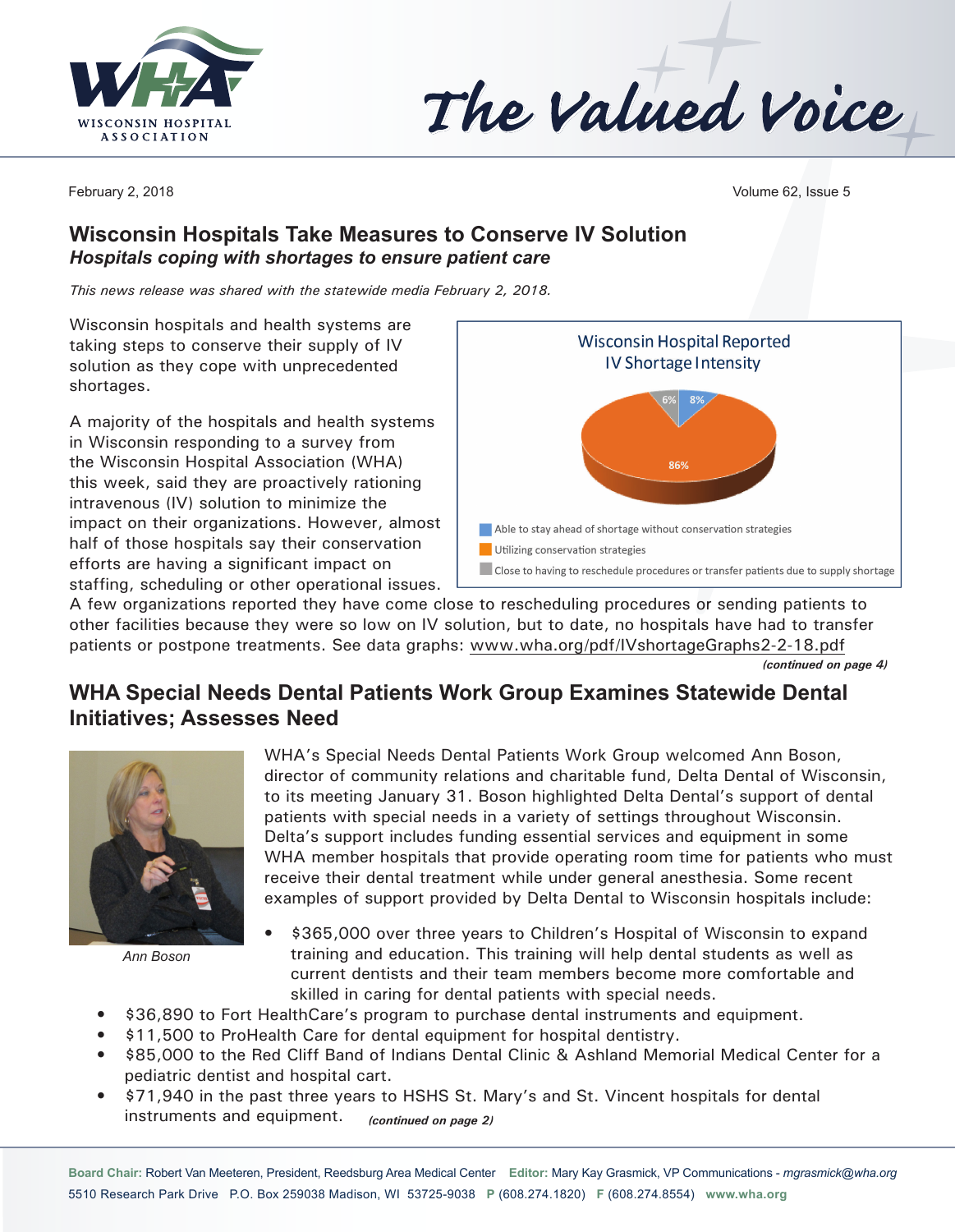#### **Continued from page 1 . . . WHA Special Needs Dental Patients Work Group Examines Statewide Dental Initiatives; Assesses Need**

After Boson's presentation, the Work Group reviewed results of a survey that was administered to Work Group members. One of the survey's key findings was the substantial cost of treating special needs dental patients in hospital operating rooms. Most of these special needs patients are on Medicaid, and the reimbursement does not come close to covering the facility's costs; in fact, losses are incurred on every patient. However, many of these patients must have their dental treatment provided under general anesthesia in a hospital operating room for safety reasons. Addressing this dilemma will be a primary focus of the Work Group. However, Work Group members acknowledged the importance of first determining how many of these dental patients are being served, or waiting for services, in hospital operating rooms throughout the state. WHA is gathering this information, which will inform the Work Group's policy recommendations.

For further information on the Special Needs Dental Patients Work Group, contact Laura Rose, WHA vice president, policy development, at *[lrose@wha.org](mailto:lrose@wha.org)*.

## **NPR's Mara Liasson to Keynote Advocacy Day 2018, March 21** *Register today!*

Each year, WHA's Advocacy Day is one of the best ways hospital employees, trustees and volunteers can make an important, visible impact in the state capitol. Help make an impact in 2018 by registering today for 2018 Advocacy Day, set for March 21 at the Monona Terrace in Madison. Registration is open at [www.whareg4.](http://www.whareg4.org/2018AdvocacyDay) [org/](http://www.whareg4.org/2018AdvocacyDay)2018AdvocacyDay.

As always, Advocacy Day 2018 will have a great line up of speakers, including morning keynote Mara Liasson, national political correspondent for NPR. Her reports can be heard regularly on NPR's award-winning newsmagazines, All Things Considered and Morning Edition. Liasson provides extensive coverage of politics and policy from Washington, D.C., focusing on the White House and Congress. As the 2018 Advocacy



*Mara Liasson*

Day keynote speaker, Liasson will explore the current political climate and health policy, discuss what it means for America, and what impacts individuals, communities and health providers might expect during the next few years.

**Join over 1,000 of your peers from across the state at Advocacy Day 2018 on March 21**. More information and online registration are available at [www.whareg4.org/](http://www.whareg4.org/2018AdvocacyDay)2018AdvocacyDay. For registration questions, contact Kayla Chatterton at *[kchatterton@wha.org](mailto:kchatterton@wha.org)* or 608-274-1820.

## **Still Time to Register for WHA Physician Leadership Development Conference** *March 9-10, The American Club in Kohler*



Over the past 12 years, WHA has hosted nearly 1,800 physician leaders at the annual WHA Physician Leadership Development Conference, in an effort to assist our hospital and health system members in providing the necessary education to new physician leaders.

On Friday, March 9, and Saturday, March 10, 2018, WHA will host its 13th annual "Physician Leadership Development Conference" at The American Club in Kohler. Leaders of member hospitals are encouraged to identify several new hospital and clinic physician leaders who would benefit from this popular, proven, in-state option for physician leadership development training. *(continued on page 3)*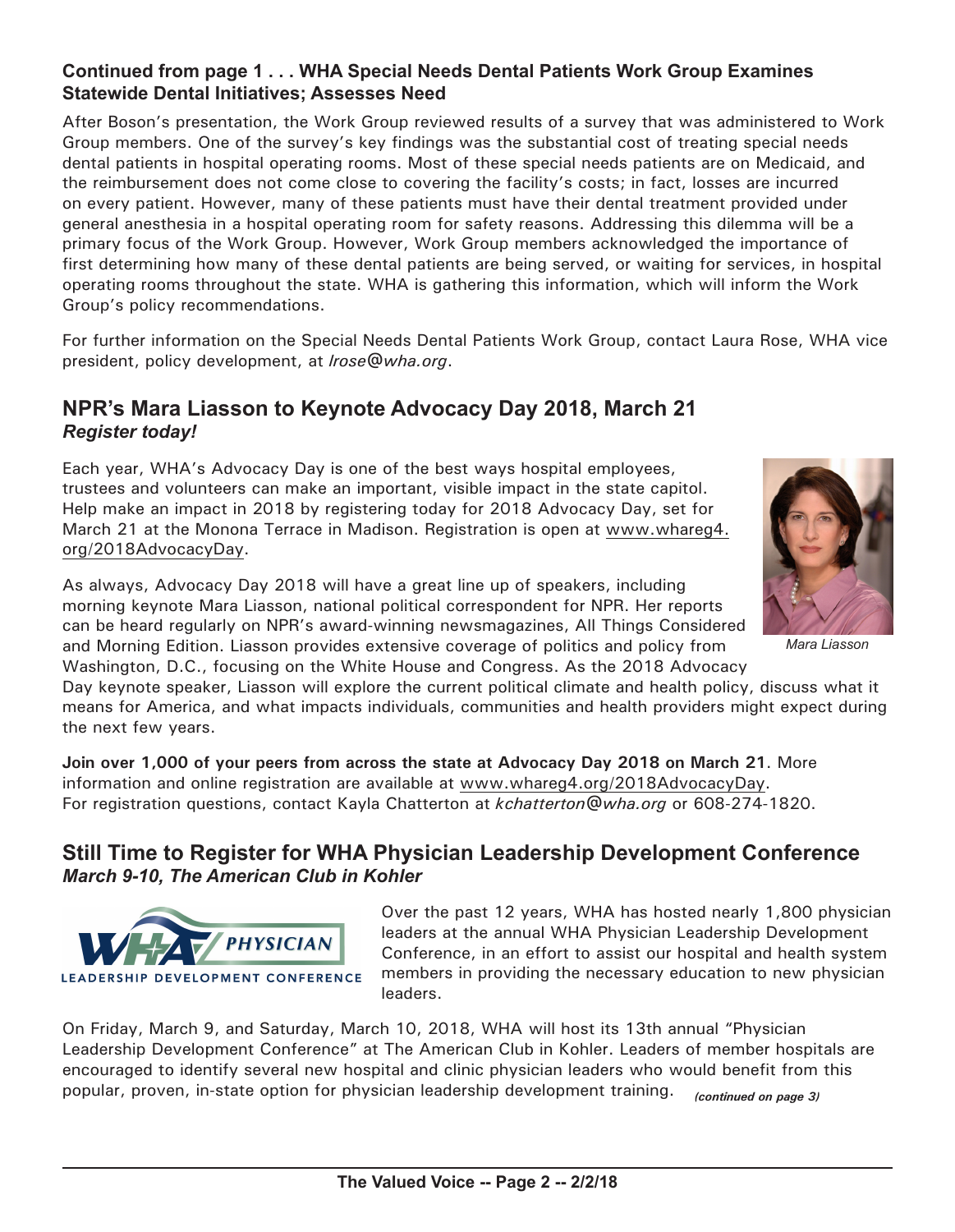#### **Continued from page 2 . . . Still Time to Register for WHA Physician Leadership Development Conference**

As new physician leaders are moving beyond their clinical training, they also need to learn and employ a new approach to managerial decision making and problem solving. New physician leaders must now represent both clinical and managerial interests, and many need resources to assist them in making the transition. That's where the WHA Physician Leadership Development Conference can help.

This highly regarded event offers high-quality education from nationally recognized American Association for Physician Leadership faculty with less travel expense and less time out of the hospital or clinic and away from patients, than the national offerings.

Conference information and online registration can be found at [www.cvent.com/d/ktql9](http://www.cvent.com/d/ktql9j)j. Registration questions can be directed to Kayla Chatterton at *[kchatterton@wha.org](mailto:kchatterton@wha.org)* or at 608-274-1820.

# **Youth Apprenticeship Programs Help Employers Identify Potential Employees**

Many hospitals and health systems participate in the state's Youth Apprenticeship (YA) program. An apprenticeship offers high school juniors and seniors an opportunity to work in areas of interest in a school-to-work program that helps employers identify and potentially offer them employment in the future. In the 2016/17 school year, 638 youth apprentices worked in the health sciences field with employers around the state. Between 75 and 85 percent of YA employers offer their youth apprentices permanent positions at the completion of the program, the best testimonial possible of the program's value.

The students gain valuable work experience and specific job skills, earn a wage, and upon completion are awarded a Certificate of Occupational Proficiency. Youth Apprenticeships are possible in a wide range of positions, from marketing, science, technology and IT to health sciences. To find out more about Youth Apprenticeship, visit [http://ya.wi.gov.](http://ya.wi.gov) To find the local YA consortium in your area, go to [https://dwd.](https://dwd.wisconsin.gov/youthapprenticeship/consortiums_directory.htm) [wisconsin.gov/youthapprenticeship/consortiums\\_directory.htm](https://dwd.wisconsin.gov/youthapprenticeship/consortiums_directory.htm). To explore the available program areas, including health sciences, click here: [https://dwd.wisconsin.gov/youthapprenticeship/programs.htm](https://dwd.wisconsin.gov/youthapprenticeship/programs.htm#)#. Contact YA staff at the Department of Workforce Development at 608-267-6705 or email *[ya@dwd.wisconsin.gov](mailto:ya@dwd.wisconsin.gov)*.

## **WONE Annual Convention for Nurse Leaders and Managers, April 4-6**

The Wisconsin Organization of Nurse Executives (WONE) will host their annual convention for current and aspiring nurse leaders and managers April 4-6 at The Best Western Waterfront Hotel and Convention Center in Oshkosh.

The 2018 theme is "Creating and Sustaining a Culture of Resilience: Priorities for Today's Health Care Leaders." The convention will open with a keynote presentation from Diane Sieg, RN. Using real-life stories from her 23 years as an emergency room nurse, speaker, author, life coach and yoga teacher, she



will share the seven habits of highly resilient nurses and habits you can immediately implement into your work and life.

Closing speaker Kelly Swanson will present a hilarious and powerful motivating program based on her book, *Who Hijacked My Fairy Tale?,* which focuses on busting the negative mindsets that block the path to peace and prosperity.

The agenda also includes a variety of sessions including a legislative and regulatory update, ways to find clarity, purpose and balance, and strategies to enable staff to remain effective in challenging times.

*(continued on page 3)*